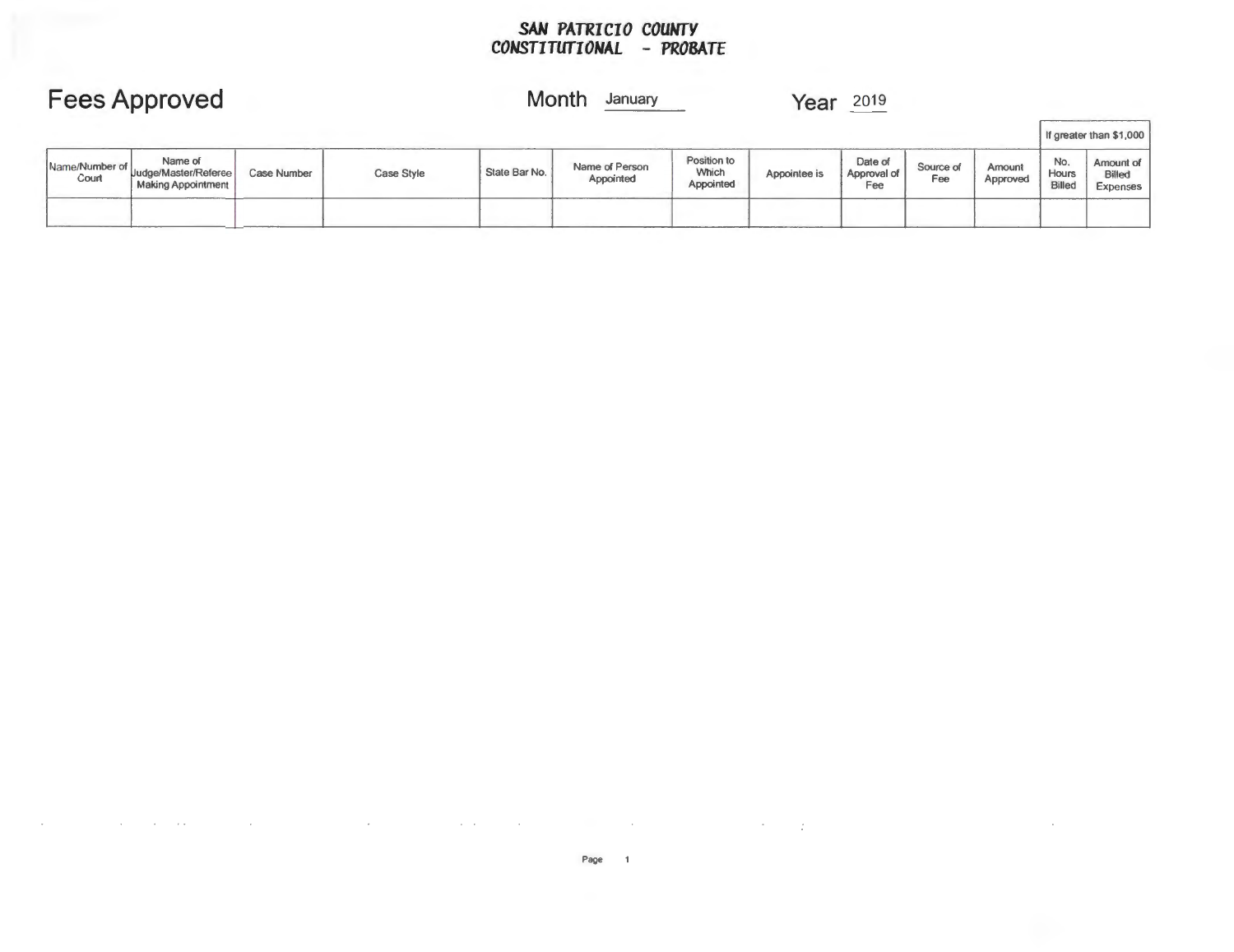### *SAN PATRICIO COUNTY CONSTITUTIONAL* **-** *PROBATE*

## **Appointments Approved**

### **Month** January **Year** <sup>2019</sup>

 $\sim$ 

| Name/Number of<br>Court | Name of<br>Judge/Master/Referee<br><b>Making Appointment</b> | Case Number | Case Style | State Bar No. | Name of Person<br>Appointed | Position to Which<br>Appointed | Appointee is | Date of<br>Appointment |
|-------------------------|--------------------------------------------------------------|-------------|------------|---------------|-----------------------------|--------------------------------|--------------|------------------------|
|                         |                                                              |             |            |               |                             |                                |              |                        |

 $\mathcal{A}^{\mathcal{A}}$  and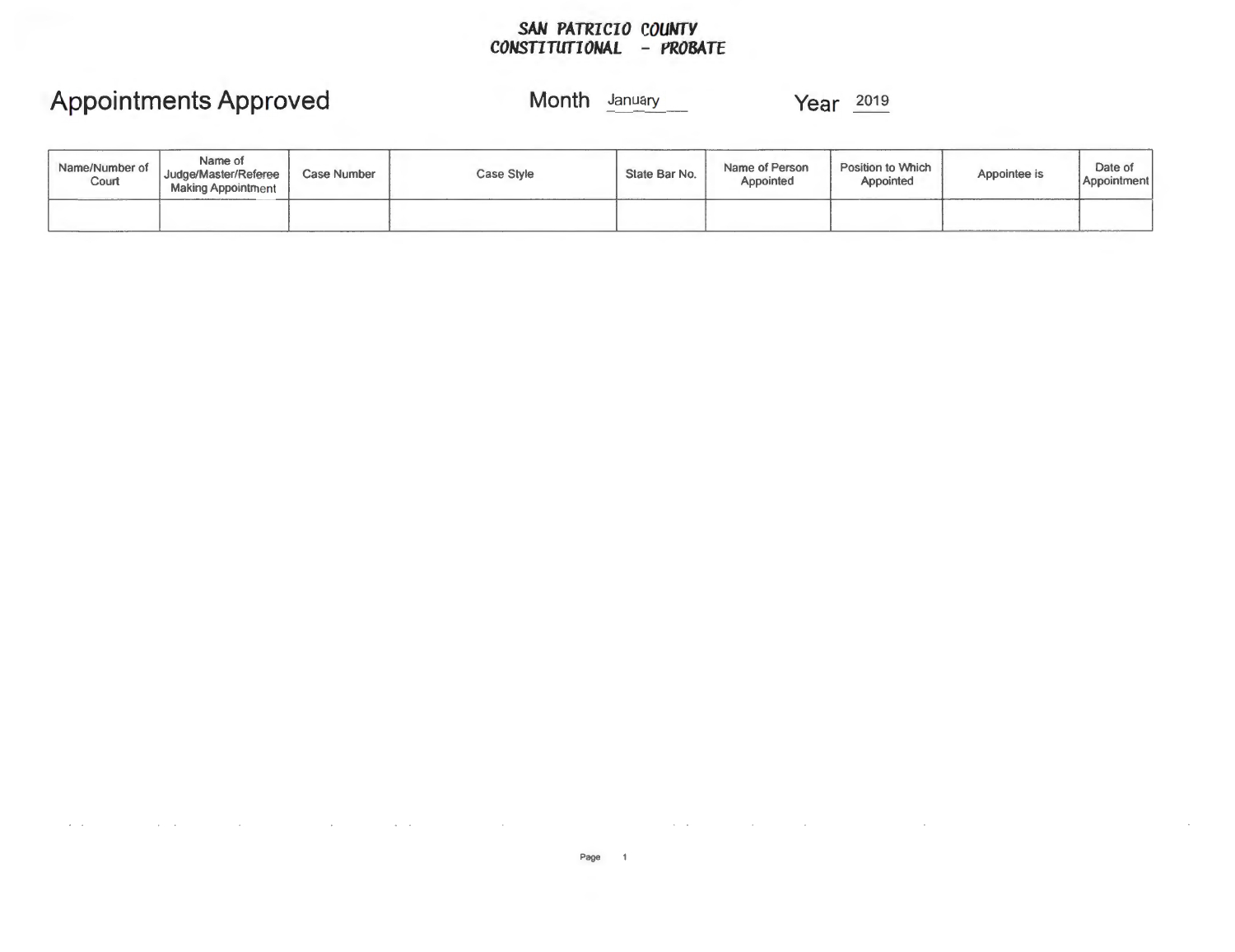### *SAN PATRICIO COUNTY CONSTITUTIONAL* **-** *CRIMINAL*

| <b>Fees Approved</b>    |                                                       |                    |            |               | Month<br>January            |                                   | 2019<br>Year |                               |                  |                    |                               |                                 |
|-------------------------|-------------------------------------------------------|--------------------|------------|---------------|-----------------------------|-----------------------------------|--------------|-------------------------------|------------------|--------------------|-------------------------------|---------------------------------|
|                         |                                                       |                    |            |               |                             |                                   |              |                               |                  |                    |                               | If greater than \$1,000         |
| Name/Number of<br>Court | Name of<br>Uudge/Master/Referee<br>Making Appointment | <b>Case Number</b> | Case Style | State Bar No. | Name of Person<br>Appointed | Position to<br>Which<br>Appointed | Appointee is | Date of<br>Approval of<br>Fee | Source of<br>Fee | Amount<br>Approved | No.<br>Hours<br><b>Billed</b> | Amount of<br>Billed<br>Expenses |
|                         |                                                       |                    |            |               |                             |                                   |              |                               |                  |                    |                               |                                 |

 $\mathcal{L}^{\text{max}}_{\text{max}}$  ,  $\mathcal{L}^{\text{max}}_{\text{max}}$ 

 $\mathcal{L}^{\text{max}}_{\text{max}}$  and  $\mathcal{L}^{\text{max}}_{\text{max}}$ 

the contract of the contract of the contract of the contract of

many control of the control of

 $\mathcal{L}^{\mathcal{L}}$  and the contribution of the contribution of the contribution of the contribution of  $\mathcal{L}^{\mathcal{L}}$ 

 $\mathcal{L}^{\text{max}}_{\text{max}}$  and  $\mathcal{L}^{\text{max}}_{\text{max}}$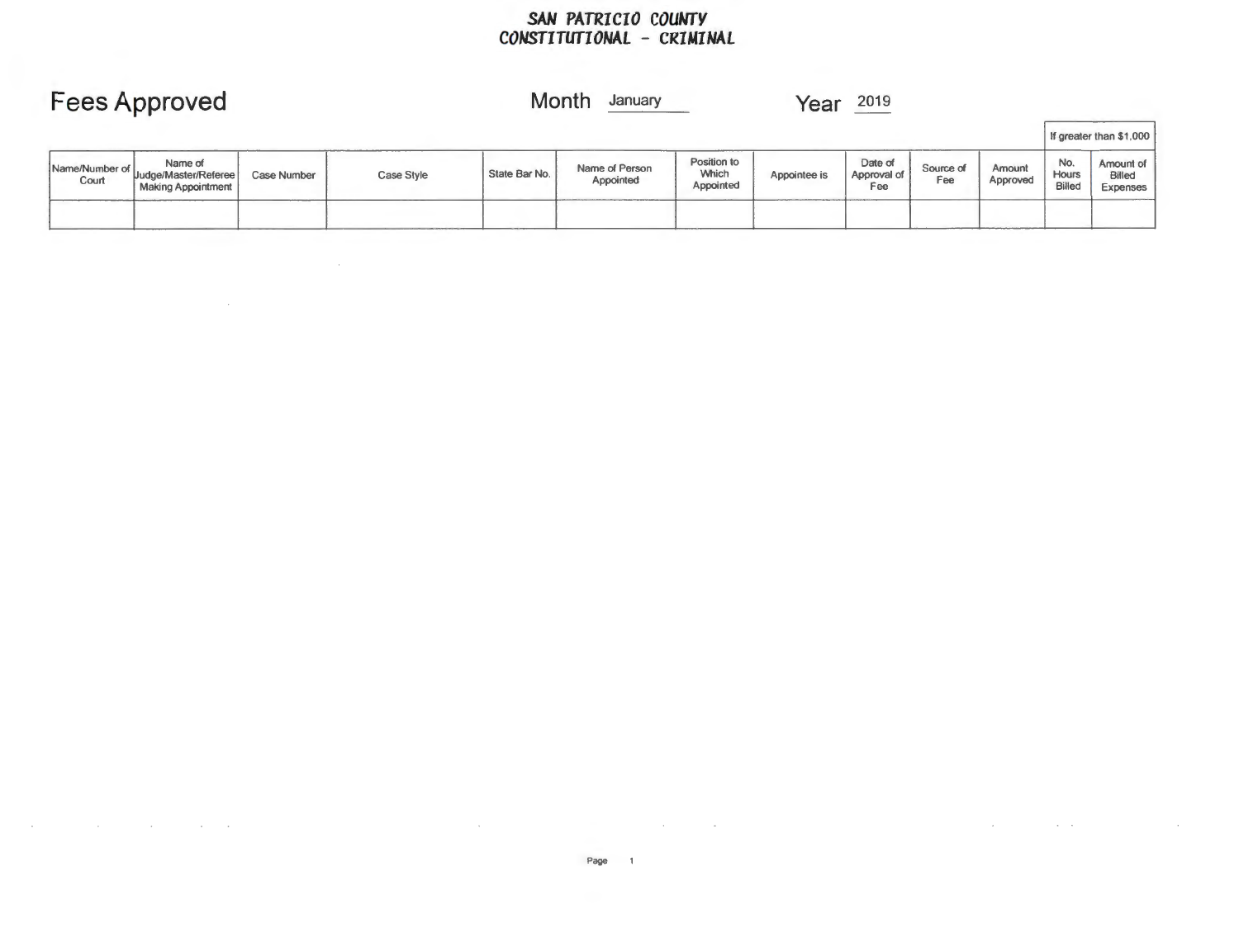#### *SAN PATRICIO COUNTY CONSTITUfIONAL* **- CRiFMINAL**

# **Appointments Approved**

**Month January Year** 2019

| Name/Number of<br>Court | Name of<br>Judge/Master/Referee<br><b>Making Appointment</b> | Case Number | Case Style                                    | State Bar No. | Name of Person<br>Appointed | Position to Which<br>Appointed | Appointee is | Date of<br>Appointment |
|-------------------------|--------------------------------------------------------------|-------------|-----------------------------------------------|---------------|-----------------------------|--------------------------------|--------------|------------------------|
| County Court            | Welborn, Mike E.                                             | 17-CR-81848 | THE STATE OF TEXAS VS. DEREK<br><b>WIKOFF</b> | 50511851      | <b>GRAHAM, CORETTA  </b>    | . Attorney                     | Attorney     | 01/15/2019             |

**Service** 

 $\Delta$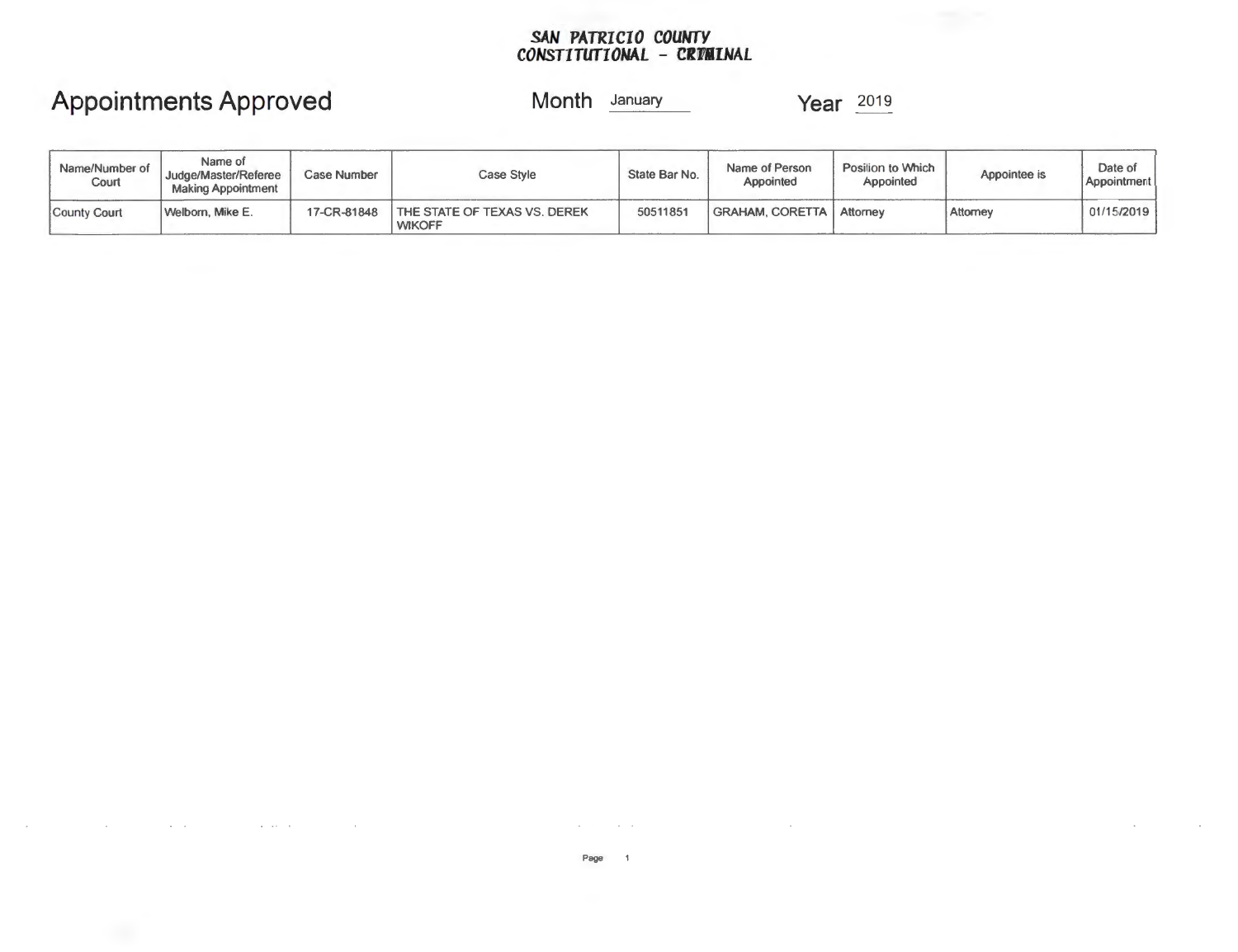### *SAN PATRICIO COUNTY CONSTITUTIONAL* **-** *CIVIL*

| <b>Fees Approved</b>    |                                                              |                    |            | Month<br>Year<br>January |                             |                                          |              |                               |                  |                    |                               |                                 |
|-------------------------|--------------------------------------------------------------|--------------------|------------|--------------------------|-----------------------------|------------------------------------------|--------------|-------------------------------|------------------|--------------------|-------------------------------|---------------------------------|
|                         |                                                              |                    |            |                          |                             |                                          |              |                               |                  |                    |                               | If greater than \$1,000         |
| Name/Number of<br>Court | Name of<br>Uudge/Master/Referee<br><b>Making Appointment</b> | <b>Case Number</b> | Case Style | State Bar No.            | Name of Person<br>Appointed | Position to<br><b>Which</b><br>Appointed | Appointee is | Date of<br>Approval of<br>Fee | Source of<br>Fee | Amount<br>Approved | No.<br>Hours<br><b>Billed</b> | Amount of<br>Billed<br>Expenses |
|                         |                                                              |                    |            |                          |                             |                                          |              |                               |                  |                    |                               |                                 |

 $\sim$ 

 $\alpha$  ,  $\alpha$  ,  $\alpha$  ,  $\alpha$  ,  $\alpha$ 

 $\ddot{\phantom{0}}$ 

 $\alpha$  ,  $\alpha$  ,  $\alpha$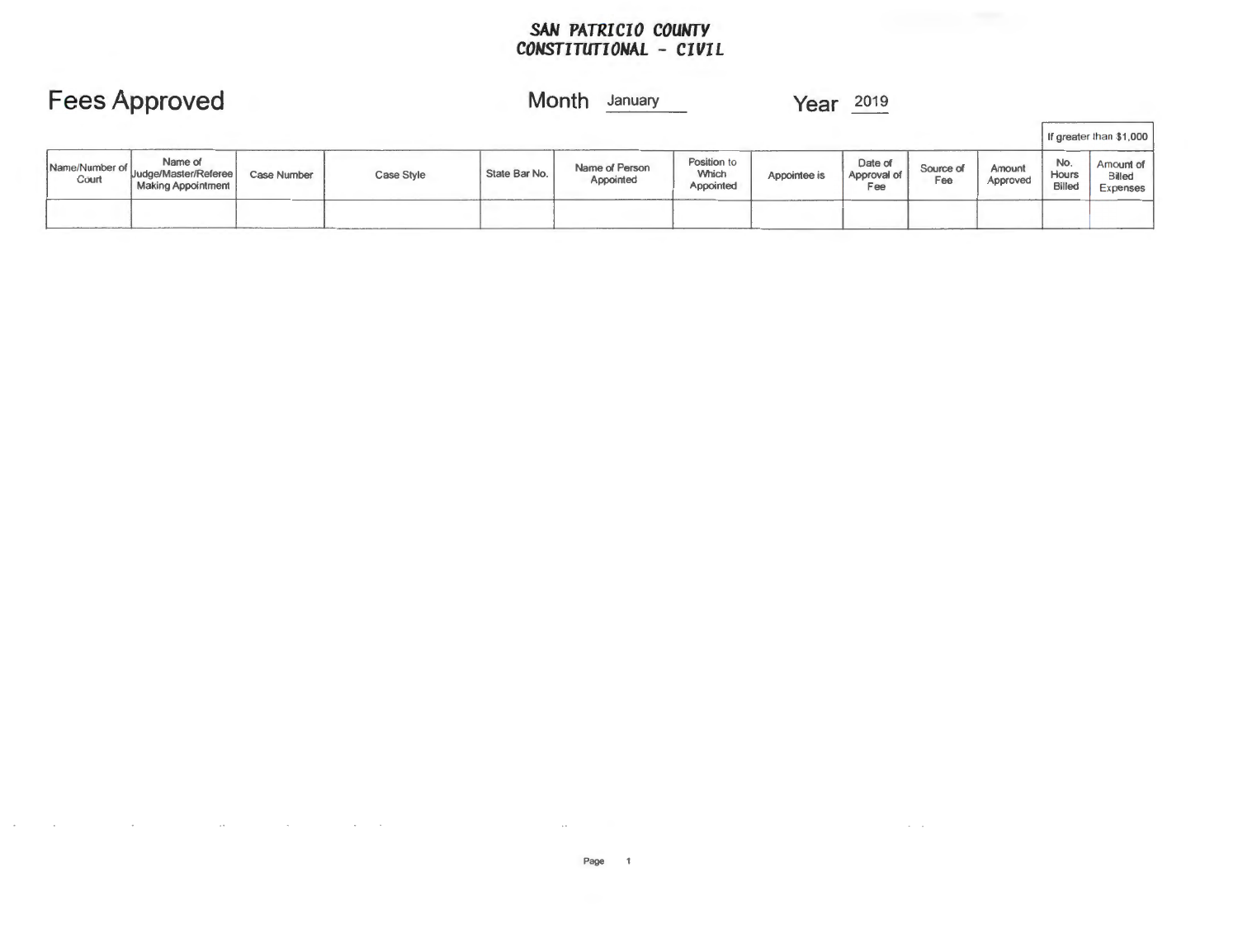### *SAN PATRICIO COUWTY CONSTITUTIONAL* **-** *CIVIL*

# **Appointments Approved**

### **Month** January

| Name/Number of<br>Court | Name of<br>Judge/Master/Referee<br><b>Making Appointment</b> | <b>Case Number</b> | <b>Case Style</b> | State Bar No. | Name of Person<br>Appointed | Position to Which<br>Appcinted | Appointee is | $L$ ate of<br>Appointment |
|-------------------------|--------------------------------------------------------------|--------------------|-------------------|---------------|-----------------------------|--------------------------------|--------------|---------------------------|
|                         |                                                              |                    |                   |               |                             |                                |              |                           |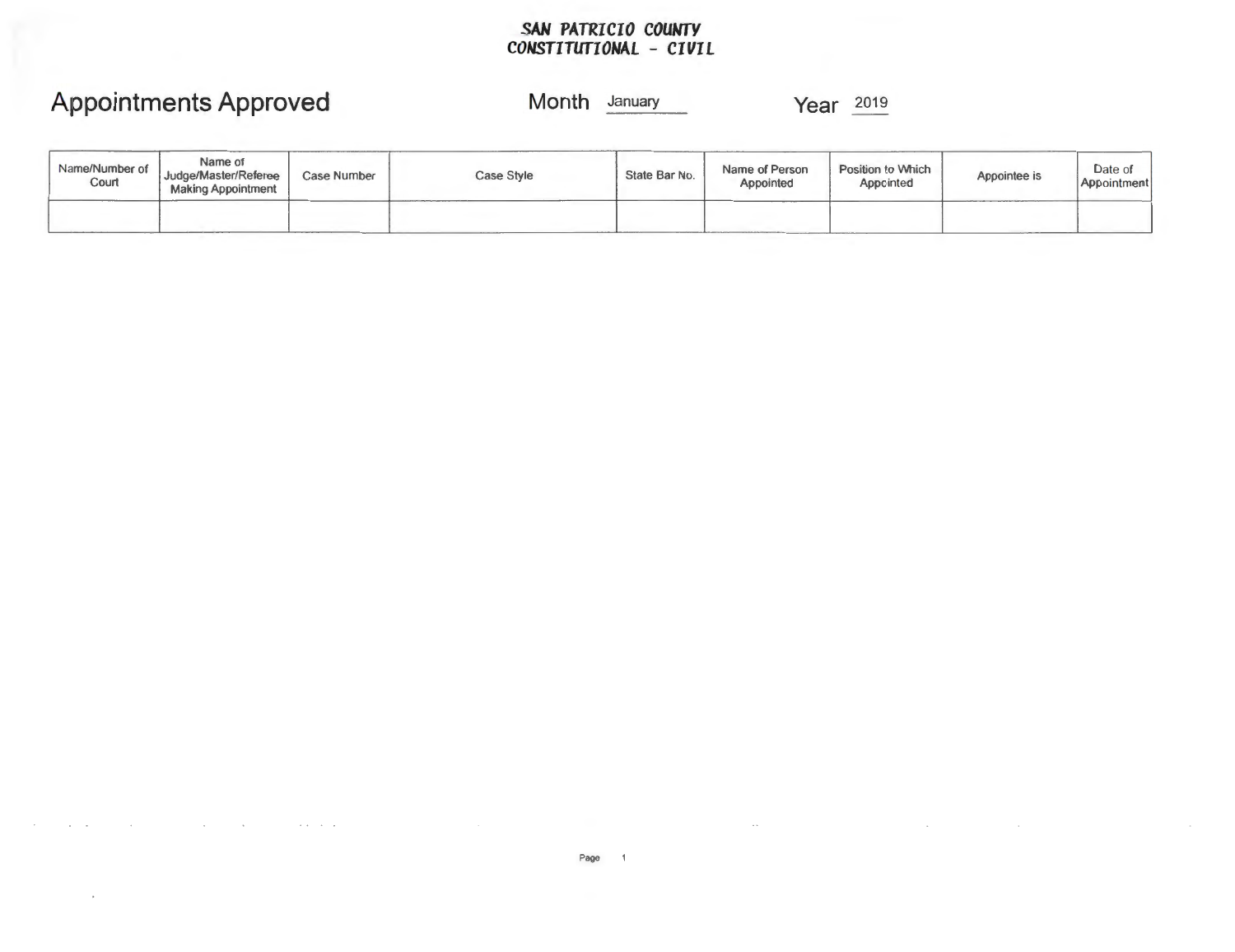### *SAN PATRICIO COUMrY STATUTORY* **-** *PROBATE*

|                         | <b>Fees Approved</b>                                  |                    |                   | Month         | January                     |                                          | Year         | 2019                          |                  |                    |                                      |                                             |
|-------------------------|-------------------------------------------------------|--------------------|-------------------|---------------|-----------------------------|------------------------------------------|--------------|-------------------------------|------------------|--------------------|--------------------------------------|---------------------------------------------|
|                         |                                                       |                    |                   |               |                             |                                          |              |                               |                  |                    |                                      | If greater than \$1,000                     |
| Name/Number of<br>Court | Name of<br>Uudge/Master/Referee<br>Making Appointment | <b>Case Number</b> | <b>Case Style</b> | State Bar No. | Name of Person<br>Appointed | Position to<br><b>Which</b><br>Appointed | Appointee is | Date of<br>Approval of<br>Fee | Source of<br>Fee | Amount<br>Approved | No.<br><b>Hours</b><br><b>Billed</b> | Amount of<br>Billed<br>Expen <sup>ses</sup> |
|                         |                                                       |                    |                   |               |                             |                                          |              |                               |                  |                    |                                      |                                             |

 $\sim$   $\sim$ 

 $\sim$ 

 $\sim$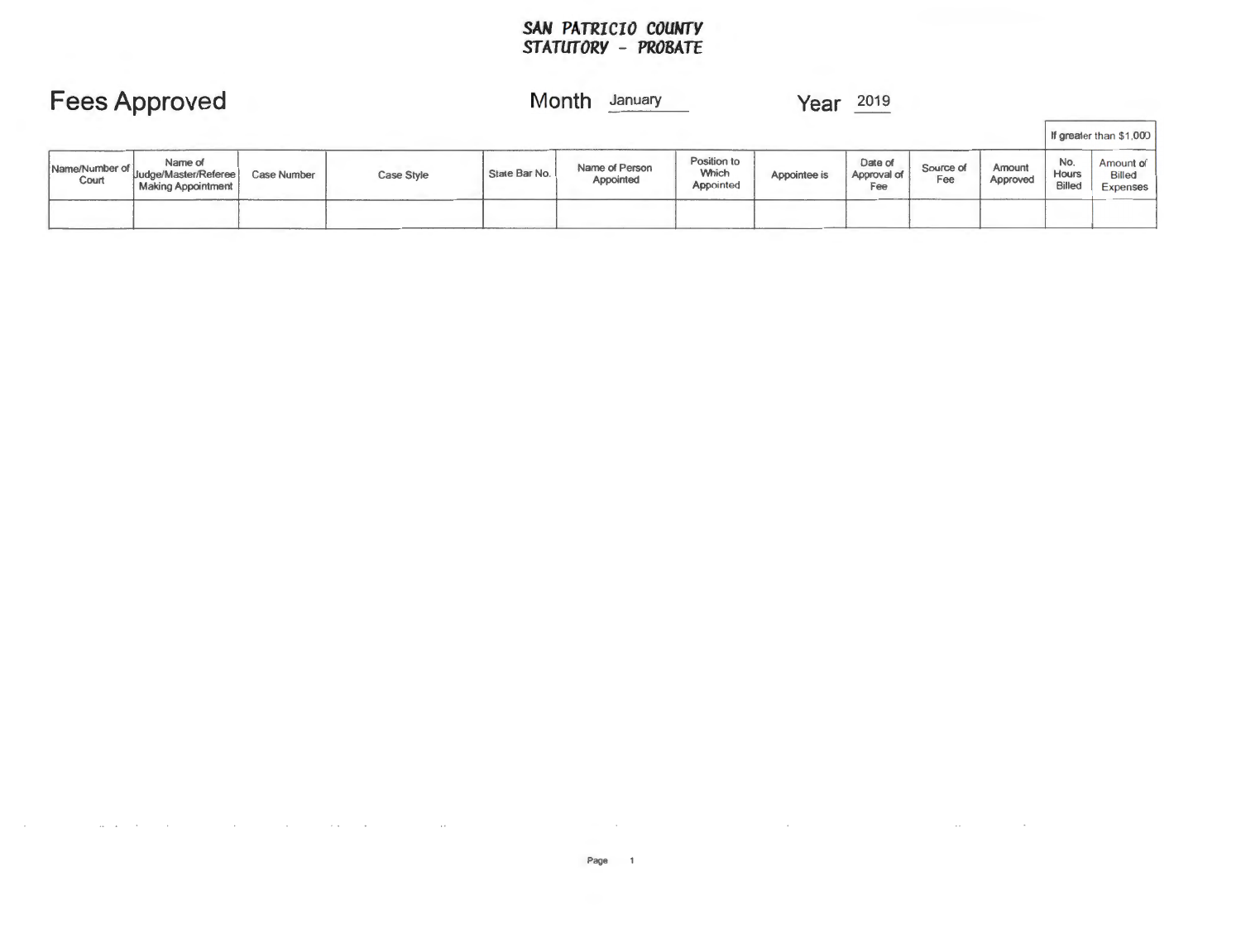### *SAN PATRICIO COUNTY STATUTORY* **-** *PROBATE*

## **Appointments Approved**

**Month** January

| Name/Number of<br>Court | Name of<br>Judge/Master/Referee<br><b>Making Appointment</b> | <b>Case Number</b> | Case Style                                                                                                            | State Bar No. | Name of Person<br>Appointed       | Position to Which<br>Appointed | Appointee is                      | Date of<br>Appointment |
|-------------------------|--------------------------------------------------------------|--------------------|-----------------------------------------------------------------------------------------------------------------------|---------------|-----------------------------------|--------------------------------|-----------------------------------|------------------------|
| County Court at<br>Law  | Welborn, Elizabeth                                           | 18-PR-14116        | IN THE ESTATE OF<br>WILLIS ANN HALL, DECEASED                                                                         |               | HALL MOREL,<br><b>MELANIE ANN</b> | <b>Family Member</b>           | Attorney                          | 01/10/2019             |
| County Court at<br>Law  | Welborn, Elizabeth                                           | 18-PR-14089        | IN THE ESTATE OF<br>DENNIS RAY CURRY, DECEASED                                                                        |               | Curry, Sean                       | Executor                       | <b>Friend or Family</b><br>Member | 01/15/2019             |
| County Court at<br>Law  | Welborn, Elizabeth                                           | 12847              | IN THE ESTATE OF MARIETTA BEARD<br><b>RITCHIE</b>                                                                     |               | RITCHIE, WESLEY<br>G.             | Executor                       | Friend or Family<br>Member        | 01/15/2019             |
| County Court at<br>Law  | Welborn, Elizabeth                                           | 12367              | IN THE ESTATE OF BILL CAGE<br><b>HOLMES</b>                                                                           |               | RITCHIE, WESLEY<br>G.             | Executor                       | <b>Friend or Family</b><br>Member | 01/15/2019             |
| County Court at<br>Law  | Welborn, Elizabeth                                           | 18-PR-14104        | IN THE ESTATE OF<br>CHARLES H. ATKINSON SR.,<br><b>DECEASED</b>                                                       |               | ATKINSON, JOHN                    | Executor                       | Friend or Family<br>Member        | 01/15/2019             |
| County Court at<br>Law  | Welborn, Elizabeth                                           | 18-PR-14115        | IN THE ESTATE OF<br>SAMUEL F. BROWN, DECEASED                                                                         |               | SANCHEZ.<br><b>MICHAEL</b>        | Executor                       | <b>Friend or Family</b><br>Member | 01/23/2019             |
| County Court at<br>Law  | Welborn, Elizabeth                                           | 18-PR-14108        | IN THE ESTATE OF<br>CHARLES A. KLEIN, SR., DECEASED                                                                   |               | Klein, Dovie Lee                  | Executrix                      | <b>Friend or Family</b><br>Member | 01/23/2019             |
| County Court at<br>Law  | Welborn, Elizabeth                                           | 18-PR-14118        | IN THE ESTATE OF<br>JOAN MARIE WINSAUER, DECEASED                                                                     |               | WINSAUER.<br><b>MICHAEL</b>       | Executor                       | <b>Friend or Family</b><br>Member | 01/29/2019             |
| County Court at<br>Law  | Welborn, Elizabeth                                           | 18-PR-14062        | IN THE ESTATE OF<br>DANIEL C. ERCK, JR. A/K/A DANIEL<br>CHARLES ERCK, JR. A/K/A DANNIE<br>CHARLES ERCK, JR., DECEASED |               | SPEARS, JANET S.                  | Executrix                      | Friend or Family<br>Member        | 01/29/2019             |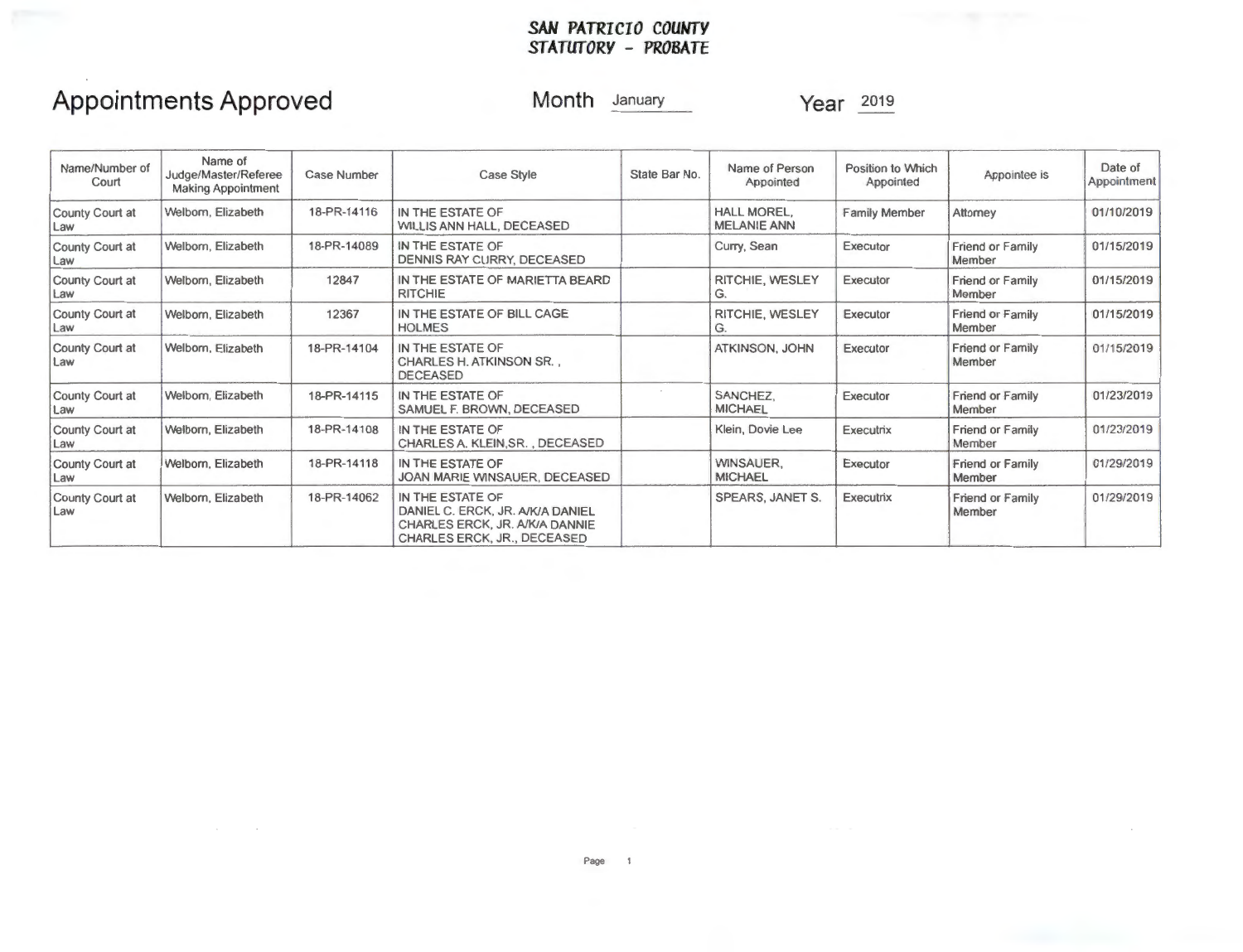## **Fees Approved**

### **Month** January

|                               |                                                              |             |                                                    |               |                                      |                                   |              |                               |                  |                    |                               | If greater than \$1,000         |
|-------------------------------|--------------------------------------------------------------|-------------|----------------------------------------------------|---------------|--------------------------------------|-----------------------------------|--------------|-------------------------------|------------------|--------------------|-------------------------------|---------------------------------|
| Name/Number of<br>Court       | Name of<br>Judge/Master/Referee<br><b>Making Appointment</b> | Case Number | Case Style                                         | State Bar No. | Name of Person<br>Appointed          | Position to<br>Which<br>Appointed | Appointee is | Date of<br>Approval of<br>Fee | Source of<br>Fee | Amount<br>Approved | No.<br>Hours<br><b>Billed</b> | Amount of<br>Billed<br>Expenses |
| County Court at<br>Law        | Welbom, Elizabeth                                            | 17-CR-82495 | THE STATE OF TEXAS VS.<br><b>RICHARD KOLAR</b>     | 20344300      | TURPEN, STANLEY A                    | Attomey                           | Attorney     | 01/14/2019                    | County           | \$1,426.00         | 18.20                         | 1426.00                         |
| County Court at<br>Law        | Weiborn, Elizabeth                                           | 18-CR-83351 | THE STATE OF TEXAS VS.<br>ROBERT LEIJA             | 05703300      | <b>DEATON, PATRICIA G.</b>           | Attomey                           | Attorney     | 01/14/2019                    | County           | \$472.50           |                               |                                 |
| County Court at<br>.aw        | Welborn, Elizabeth                                           | 18-CR-83343 | THE STATE OF TEXAS VS.<br><b>DONOVAN PERRY</b>     | 05703300      | <b>DEATON, PATRICIA G.</b>           | Attorney                          | Attorney     | 01/14/2019                    | County           | \$222.50           |                               |                                 |
| County Court at<br>Law        | Welborn, Elizabeth                                           | 18-CR-83545 | THE STATE OF TEXAS VS.<br><b>DIEGO RODRIGUEZ</b>   | 00794698      | STOLLEY, MARK W.                     | Attorney                          | Attorney     | 01/14/2019                    | County           | \$385.00           |                               |                                 |
| County Court at<br>Law        | Welborn, Elizabeth                                           | 18-CR-83768 | THE STATE OF TEXAS VS.<br>ROLANDO GONZALES         | 05703300      | <b>DEATON, PATRICIA G.</b>           | Attorney                          | Attorney     | 01/14/2019                    | County           | \$405.00           |                               |                                 |
| County Court at<br>Law        | Judge, Visiting                                              | 18-CR-83858 | THE STATE OF TEXAS VS.<br><b>MARGARITA PADILLA</b> | 20344300      | TURPEN, STANLEY A                    | Attorney                          | Attorney     | 01/14/2019                    | County           | \$521.00           |                               |                                 |
| County Court at<br>Law        | Welborn, Elizabeth                                           | 18-CR-82914 | THE STATE OF TEXAS VS.<br><b>JORGE HERNANDEZ</b>   | 00789274      | EASTWOOD, SANDRA                     | Attorney                          | Attorney     | 01/14/2019                    | County           | \$300.00           |                               |                                 |
| County Court at<br>Law        | Welborn, Elizabeth                                           | 18-CR-83880 | THE STATE OF TEXAS VS.<br>AMYLIA APARICIO          | 24074124      | DEFRATUS.<br><b>DOUGLASK</b>         | Attorney                          | Attorney     | 01/14/2019                    | County           | \$475.00           |                               |                                 |
| County Court at<br>Law        | Welborn, Elizabeth                                           | 18-CR-83881 | THE STATE OF TEXAS VS.<br><b>AMYLIA APARICIO</b>   | 24074124      | DEFRATUS.<br><b>DOUGLAS K</b>        | Attorney                          | Attorney     | 01/14/2019                    | County           | \$475.00           |                               |                                 |
| County Court at<br>Law        | Welborn, Elizabeth                                           | 18-CR-83960 | THE STATE OF TEXAS VS.<br><b>JOSE GUTIERREZ</b>    | 24074124      | DEFRATUS.<br><b>DOUGLASK</b>         | Attorney                          | Attorney     | 01/14/2019                    | County           | \$382.50           |                               |                                 |
| County Court at<br>Law        | Welborn, Elizabeth                                           | 18-CR-83961 | THE STATE OF TEXAS VS.<br><b>JOSE GUTIERREZ</b>    | 24074124      | <b>DEFRATUS,</b><br><b>DOUGLASK</b>  | Attorney                          | Attorney     | 01/14/2019                    | County           | \$382.50           |                               |                                 |
| County Court at<br>Law        | Welborn, Elizabeth                                           | 80723       | THE STATE OF TEXAS VS.<br><b>USAMA HASSAN</b>      | 20344300      | TURPEN, STANLEY A                    | Attorney                          | Attorney     | 01/14/2019                    | County           | \$650.00           |                               |                                 |
| County Court at<br><b>JAW</b> | Welborn, Elizabeth                                           | 17-CR-81883 | THE STATE OF TEXAS VS.<br><b>KIRK BUCH</b>         | 20344300      | TURPEN, STANLEY A                    | Attomey                           | Attorney     | 01/14/2019                    | County           | \$423.00           |                               |                                 |
| County Court at<br>Law        | Welborn, Elizabeth                                           | 80456       | THE STATE OF TEXAS VS.<br><b>JUSTIN MCADOO</b>     | 24074124      | <b>DEFRATUS.</b><br><b>DOUGLAS K</b> | Attorney                          | Attorney     | 01/14/2019                    | County           | \$172.50           |                               |                                 |
| County Court at<br>Law        | Welborn, Elizabeth                                           | 18-CR-83900 | THE STATE OF TEXAS VS.<br>AMYLIA APARICIO          | 24074124      | <b>DEFRATUS.</b><br><b>DOUGLAS K</b> | Attorney                          | Attorney     | 01/15/2019                    | County           | \$475.00           |                               |                                 |
| County Court at<br>Law        | Judge, Visiting                                              | 18-CR-83876 | THE STATE OF TEXAS VS.<br><b>AMADOR CASTILLO</b>   | 24037766      | ZAPATA, RICHARD D.                   | Attorney                          | Attorney     | 01/22/2019                    | County           | \$480.00           |                               |                                 |
| County Court at<br>.aw        | Judge, Visiting                                              | 75324       | THE STATE OF TEXAS VS.<br><b>RICHARD REID</b>      |               | ROZZELL, RESSE                       | Attorney                          | Attorney     | 01/22/2019                    | County           | \$320.00           |                               |                                 |
| County Court at<br>$-3w$      | Welborn, Elizabeth                                           | 18-CR-82598 | THE STATE OF TEXAS VS.<br><b>ALEXYS VILLARREAL</b> | 05703300      | <b>DEATON, PATRICIA G.</b>           | Attorney                          | Attorney     | 01/28/2019                    | County           | \$360.00           |                               |                                 |
| County Court at<br>Law        | Weiborn, Elizabeth                                           | 18-CR-82663 | THE STATE OF TEXAS VS.<br><b>ALEXYS VILLARREAL</b> | 05703300      | DEATON, PATRICIA G.                  | Attorney                          | Attorney     | 01/28/2019                    | County           | \$360.00           |                               |                                 |
| County Court at<br>Law        | Welborn, Elizabeth                                           | 18-CR-82599 | THE STATE OF TEXAS VS.<br><b>ALEXYS VILLARREAL</b> | 05703300      | <b>DEATON, PATRICIA G.</b>           | Attorney                          | Attorney     | 01/28/2019                    | County           | \$360.00           |                               |                                 |
| County Court at<br>Law        | Welborn, Elizabeth                                           | 18-CR-82662 | THE STATE OF TEXAS VS.<br>ALEXYS VILLARREAL        | 05703300      | DEATON, PATRICIA G.                  | Attorney                          | Attorney     | 01/28/2019                    | County           | \$360.00           |                               |                                 |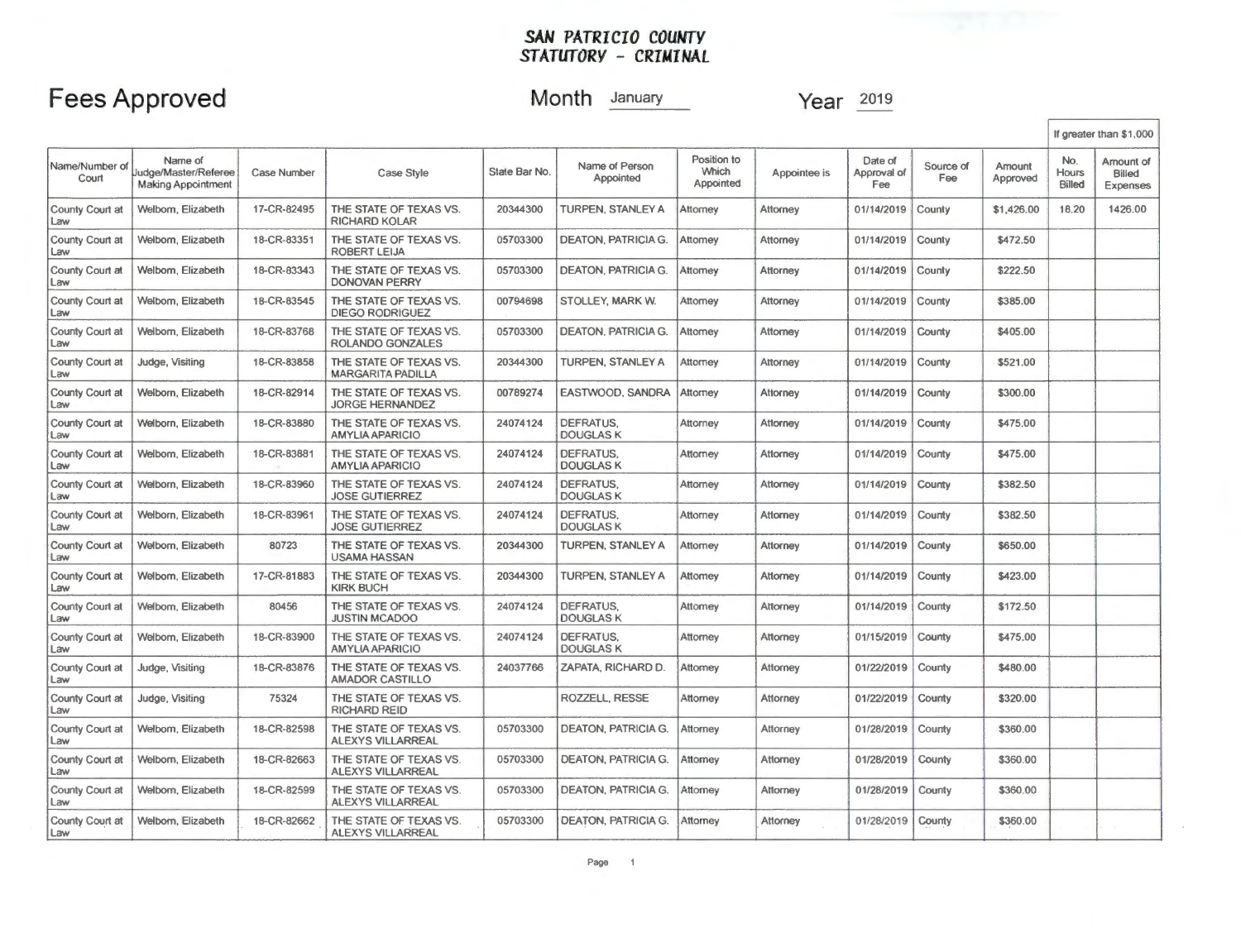## **Fees Approved**

 $\sim$ 

### **Month** January

|                         |                                                              |                    |                                                     |               |                                    |                                   |              |                               |                  |                    |                        | If greater than \$1,000                |
|-------------------------|--------------------------------------------------------------|--------------------|-----------------------------------------------------|---------------|------------------------------------|-----------------------------------|--------------|-------------------------------|------------------|--------------------|------------------------|----------------------------------------|
| Name/Number of<br>Court | Name of<br>Judge/Master/Referee<br><b>Making Appointment</b> | <b>Case Number</b> | Case Style                                          | State Bar No. | Name of Person<br>Appointed        | Position to<br>Which<br>Appointed | Appointee is | Date of<br>Approval of<br>Fee | Source of<br>Fee | Amount<br>Approved | No.<br>Hours<br>Billed | Amount of<br><b>Billed</b><br>Exponece |
| County Court at<br>Law  | Welborn, Elizabeth                                           | 18-CR-83714        | THE STATE OF TEXAS VS.<br><b>KRISTOPHER MULDREW</b> | 24074124      | DEFRATUS.<br><b>DOUGLASK</b>       | Attorney                          | Attorney     | 01/28/2019                    | County           | \$720.00           |                        |                                        |
| County Court at<br>Law  | Welborn, Elizabeth                                           | 18-CR-83715        | THE STATE OF TEXAS VS.<br><b>KRISTOPHER MULDREW</b> | 24074124      | DEFRATUS.<br><b>DOUGLASK</b>       | Attorney                          | Attorney     | 01/28/2019                    | County           | \$720.00           |                        |                                        |
| County Court at<br>Law  | Welbom, Elizabeth                                            | 18-CR-82737        | THE STATE OF TEXAS VS.<br><b>PAULA BARRETT</b>      | 05703300      | <b>DEATON, PATRICIA G.</b>         | Attorney                          | Attorney     | 01/28/2019                    | County           | \$132.50           |                        |                                        |
| County Court at<br>Law  | Welborn, Elizabeth                                           | 18-CR-84002        | THE STATE OF TEXAS VS.<br><b>RORY WELSH</b>         | 24090331      | PICHA, GEORGE                      | Attorney                          | Attorney     | 01/28/2019                    | County           | \$205.00           |                        |                                        |
| County Court at<br>Law  | Welborn, Elizabeth                                           | 18-CR-83991        | THE STATE OF TEXAS VS.<br><b>HANNAH SIMPSON</b>     | 00789274      | EASTWOOD, SANDRA                   | Attorney                          | Attorney     | 01/28/2019                    | County           | \$300.00           |                        |                                        |
| County Court at<br>Law  | Welborn, Elizabeth                                           | 18-CR-82817        | THE STATE OF TEXAS VS.<br><b>ALEXIS SCHULTZ</b>     | 17360000      | <b>ROZZELL, REESE</b>              | Attorney                          | Attorney     | 01/28/2019                    | County           | \$337.50           |                        |                                        |
| County Court at<br>Law  | Welborn, Elizabeth                                           | 18-CR-82818        | THE STATE OF TEXAS VS.<br><b>ALEXIS SCHULTZ</b>     | 17360000      | ROZZELL, REESE                     | Attorney                          | Attorney     | 01/28/2019                    | County           | \$337.50           |                        |                                        |
| County Court at<br>Law  | Welborn, Elizabeth                                           | 17-CR-81566        | THE STATE OF TEXAS VS.<br><b>SONNY BARGAS</b>       | 24000681      | <b>MADRIGAL, MELISSA</b>           | Attorney                          | Attorney     | 01/28/2019                    | County           | \$327.50           |                        |                                        |
| County Court at<br>Law  | Welborn, Elizabeth                                           | 79585              | THE STATE OF TEXAS VS.<br><b>SONNY BARGAS</b>       | 24000681      | <b>MADRIGAL, MELISSA</b><br>$\sim$ | Attorney                          | Attorney     | 01/28/2019                    | County           | \$292.50           |                        |                                        |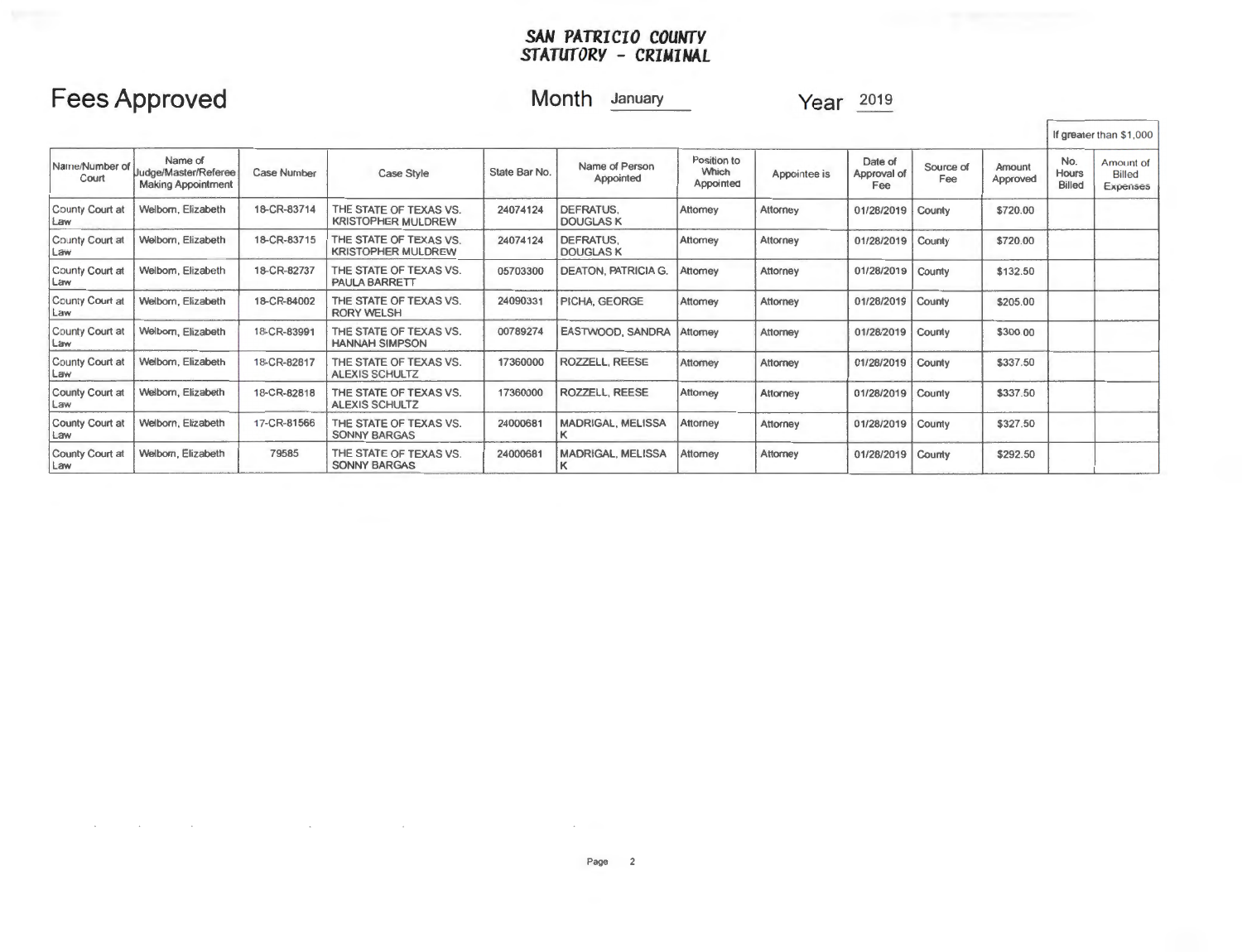## **Appointments Approved**

**Month** January

**Year** 2019

| Name/Number of<br>Court       | Name of<br>Judge/Master/Referee<br><b>Making Appointment</b> | <b>Case Number</b> | <b>Case Style</b>                                  | State Bar No. | Name of Person<br>Appointed                        | Position to Which<br>Appointed | Appointee is | Date of<br>Appointment |
|-------------------------------|--------------------------------------------------------------|--------------------|----------------------------------------------------|---------------|----------------------------------------------------|--------------------------------|--------------|------------------------|
| County Court at<br>Law        | Welborn, Elizabeth                                           | 17-CR-82069        | THE STATE OF TEXAS VS.<br><b>LAWRENCE CRUZ</b>     | 05703300      | <b>DEATON, PATRICIA</b><br>G.                      | Attorney                       | Attorney     | 01/04/2019             |
| <b>County Court at</b><br>Law | Welborn, Elizabeth                                           | 18-CR-84236        | THE STATE OF TEXAS VS. MILTON<br><b>SABILLON</b>   | 00792897      | <b>VILLARREAL-</b><br><b>KUCHTA, MICHELLE</b><br>R | Attorney                       | Attorney     | 01/07/2019             |
| County Court at<br>Law        | Welborn, Elizabeth                                           | 18-CR-84251        | THE STATE OF TEXAS VS. RICHARD<br><b>MUNIZ</b>     | 24029760      | PALACIOS.<br><b>ANDREW</b>                         | Attorney                       | Attorney     | 01/07/2019             |
| County Court at<br>Law        | Welborn, Elizabeth                                           | 18-CR-84229        | THE STATE OF TEXAS VS. NORMA<br><b>RAMON</b>       | 00787432      | <b>DENNIS, MATTHEW</b>                             | Attorney                       | Attorney     | 01/07/2019             |
| County Court at<br>Law        | Welbom, Elizabeth                                            | 18-CR-83967        | THE STATE OF TEXAS VS. SAMANTHA<br><b>STANFORD</b> | 05703300      | <b>DEATON, PATRICIA</b><br>G.                      | Attomey                        | Attomey      | 01/07/2019             |
| County Court at<br>Law        | Welborn, Elizabeth                                           | 19-CR-84269        | THE STATE OF TEXAS VS. JESSE<br>DAWSON, III        | 24074124      | DEFRATUS.<br><b>DOUGLAS K</b>                      | Attorney                       | Attorney     | 01/07/2019             |
| <b>County Court at</b><br>Law | Welbom, Elizabeth                                            | 18-CR-84204        | THE STATE OF TEXAS VS. RICARDO<br>RAMIREZ, Jr.     | 17360000      | ROZZELL, REESE                                     | Attorney                       | Attomey      | 01/07/2019             |
| County Court at<br>Law        | Welborn, Elizabeth                                           | 18-CR-83021        | THE STATE OF TEXAS VS. ANGEL<br><b>GONZALES</b>    | 24037766      | ZAPATA, RICHARD<br>D.                              | Attorney                       | Attomey      | 01/07/2019             |
| County Court at<br>Law        | Welborn, Elizabeth                                           | 18-CR-83532        | THE STATE OF TEXAS VS. ESTEBAN<br><b>CARDENAS</b>  | 00794698      | STOLLEY, MARK W.                                   | Attomey                        | Attomey      | 01/07/2019             |
| County Court at<br>Law        | Welborn, Elizabeth                                           | 18-CR-84161        | THE STATE OF TEXAS VS. ROBERTO<br><b>FLORES</b>    | 12221475      | LERMA, RUBEN R.,<br>Jr.                            | Attomey                        | Attorney     | 01/07/2019             |
| County Court at<br>Law        | Welborn, Elizabeth                                           | 18-CR-84197        | THE STATE OF TEXAS VS. STAFFORD<br><b>MILLER</b>   | 24000681      | MADRIGAL,<br><b>MELISSAK</b>                       | Attorney                       | Attorney     | 01/07/2019             |
| County Court at<br>Law        | Welborn, Elizabeth                                           | 18-CR-84234        | THE STATE OF TEXAS VS. JAMES<br><b>CLUISS</b>      | 00792897      | <b>VILLARREAL-</b><br><b>KUCHTA, MICHELLE</b><br>R | Attorney                       | Attorney     | 01/07/2019             |
| County Court at<br>Law        | Welborn, Elizabeth                                           | 18-CR-84238        | THE STATE OF TEXAS VS. JACOB<br><b>MALDONADO</b>   | 20344300      | <b>TURPEN, STANLEY</b><br>A                        | Attorney                       | Attorney     | 01/07/2019             |
| County Court at<br>Law        | Welborn, Elizabeth                                           | 18-CR-84252        | THE STATE OF TEXAS VS. BELIZIA<br><b>PINEDA</b>    | 00789274      | EASTWOOD.<br><b>SANDRA</b>                         | Attorney                       | Attomey      | 01/07/2019             |
| County Court at<br>Law        | Welborn, Elizabeth                                           | 18-CR-84254        | THE STATE OF TEXAS VS. ERIC<br><b>ROCHA</b>        | 24090331      | PICHA, GEORGE                                      | Attomey                        | Attorney     | 01/07/2019             |
| County Court at<br>Law        | Welbom, Elizabeth                                            | 18-CR-84255        | THE STATE OF TEXAS VS. ERIC<br><b>ROCHA</b>        | 24090331      | PICHA, GEORGE                                      | Attorney                       | Attomey      | 01/07/2019             |
| County Court at<br>Law        | Welborn, Elizabeth                                           | 19-CR-84279        | THE STATE OF TEXAS VS. ROBERTO<br>AMADOR, Jr.      | 50511851      | <b>GRAHAM, CORETTA</b>                             | Attorney                       | Attomey      | 01/07/2019             |
| County Court at<br>Law        | Welborn, Elizabeth                                           | 18-CR-83217        | THE STATE OF TEXAS VS. JOSE<br><b>MORIN</b>        | 24080168      | <b>DENNIS, MATTHEW</b><br>$J_{\cdot}$              | Attomey                        | Attomey      | 01/10/2019             |

 $\sim$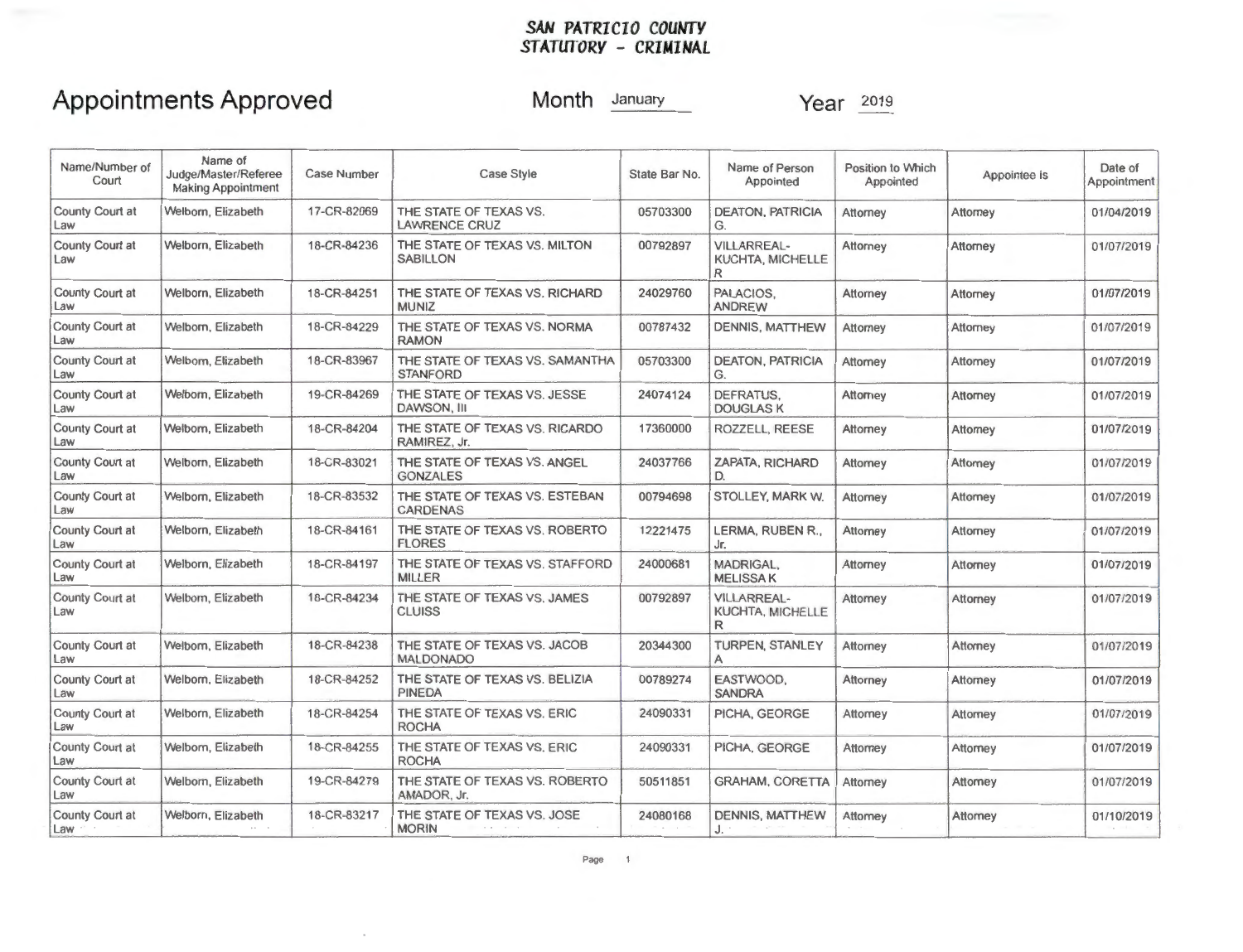## **Appointments Approved**

**Month** January **Year** <sup>2019</sup>

| Name/Number of<br>Court       | Name of<br>Judge/Master/Referee<br><b>Making Appointment</b> | <b>Case Number</b> | <b>Case Style</b>                                   | State Bar No. | Name of Person<br>Appointed                        | Position to Which<br>Appointed | Appointee is | Date of<br>Appointment |
|-------------------------------|--------------------------------------------------------------|--------------------|-----------------------------------------------------|---------------|----------------------------------------------------|--------------------------------|--------------|------------------------|
| County Court at<br>Law        | Welborn, Elizabeth                                           | 18-CR-83825        | THE STATE OF TEXAS VS. ANTONIO<br>CASTILLO, Jr.     | 00794698      | STOLLEY, MARK W.                                   | Attorney                       | Attorney     | 01/10/2019             |
| County Court at<br>Law        | Welbom, Elizabeth                                            | 18-CR-84088        | THE STATE OF TEXAS VS. THOMAS<br><b>MARTINEZ</b>    | 24037766      | ZAPATA, RICHARD<br>D.                              | Attorney                       | Attorney     | 01/10/2019             |
| County Court at<br>Law        | Welborn, Elizabeth                                           | 19-CR-84289        | THE STATE OF TEXAS VS. BRITTANY<br><b>HERNANDEZ</b> | 50511851      | <b>GRAHAM, CORETTA</b>                             | Attorney                       | Attorney     | 01/10/2019             |
| County Court at<br>Law        | Welborn, Elizabeth                                           | 18-CR-84143        | THE STATE OF TEXAS VS. CODY<br><b>BOUDREAU</b>      | 00789274      | EASTWOOD.<br><b>SANDRA</b>                         | Attorney                       | Attomey      | 01/11/2019             |
| County Court at<br>Law        | Welborn, Elizabeth                                           | 19-CR-84310        | THE STATE OF TEXAS VS. AMBER<br><b>AYRES</b>        |               | ROZZELL, RESSE                                     | Attorney                       | Attorney     | 01/14/2019             |
| County Court at<br>Law        | Welborn, Elizabeth                                           | 18-CR-84134        | THE STATE OF TEXAS VS. AMANDA<br><b>MIRANDA</b>     | 24000681      | MADRIGAL.<br><b>MELISSAK</b>                       | Attorney                       | Attorney     | 01/14/2019             |
| County Court at<br>Law        | Welborn, Elizabeth                                           | 18-CR-84138        | THE STATE OF TEXAS VS. WILLIAM<br><b>HOLMES</b>     | 24037766      | <b>ZAPATA, RICHARD</b><br>D.                       | Attomey                        | Attorney     | 01/14/2019             |
| County Court at<br>Law        | Welborn, Elizabeth                                           | 18-CR-84246        | THE STATE OF TEXAS VS. GAVINO<br><b>HERRERA</b>     | 24090331      | PICHA, GEORGE                                      | Attorney                       | Attorney     | 01/14/2019             |
| County Court at<br>Law        | Welborn, Elizabeth                                           | 19-CR-84296        | THE STATE OF TEXAS VS. JOHNNY<br><b>UNGER</b>       | 24080168      | <b>DENNIS, MATTHEW</b><br>J.                       | Attomey                        | Attomey      | 01/14/2019             |
| <b>County Court at</b><br>Law | Welborn, Elizabeth                                           | 19-CR-84319        | THE STATE OF TEXAS VS. DANIEL<br><b>FOUNDS</b>      | 24080168      | <b>DENNIS, MATTHEW</b><br>J.                       | Attorney                       | Attorney     | 01/14/2019             |
| County Court at<br>Law        | Welbom, Elizabeth                                            | 19-CR-84323        | THE STATE OF TEXAS VS. JOSELITO<br><b>GLORIA</b>    | 24000681      | MADRIGAL,<br><b>MELISSAK</b>                       | Attorney                       | Attorney     | 01/14/2019             |
| County Court at<br>Law        | Welborn, Elizabeth                                           | 18-CR-83712        | THE STATE OF TEXAS VS. LARISA<br><b>GARCIA</b>      | 24074124      | DEFRATUS.<br><b>DOUGLAS K</b>                      | Attorney                       | Attorney     | 01/14/2019             |
| County Court at<br>Law        | Welborn, Elizabeth                                           | 18-CR-83574        | THE STATE OF TEXAS VS. PATSY<br><b>GARCIA</b>       | 00792897      | <b>VILLARREAL-</b><br><b>KUCHTA, MICHELLE</b><br>R | Attorney                       | Attorney     | 01/14/2019             |
| County Court at<br>Law        | Welborn, Elizabeth                                           | 17-CR-81236        | THE STATE OF TEXAS VS. JESUS<br><b>GARCIA</b>       | 00789274      | EASTWOOD.<br><b>SANDRA</b>                         | Attomey                        | Attorney     | 01/14/2019             |
| County Court at<br>Law        | Welborn, Elizabeth                                           | 19-CR-84301        | THE STATE OF TEXAS VS. RUFINO<br><b>TREVINO</b>     | 24090331      | PICHA, GEORGE                                      | Attorney                       | Attorney     | 01/14/2019             |
| County Court at<br>Law        | Welborn, Elizabeth                                           | 19-CR-84281        | THE STATE OF TEXAS VS. CIPRIANO<br><b>TREVINO</b>   | 24029760      | PALACIOS.<br><b>ANDREW</b>                         | Attorney                       | Attorney     | 01/14/2019             |
| County Court at<br>Law        | Welborn, Elizabeth                                           | 19-CR-84294        | THE STATE OF TEXAS VS. ASHLEY<br><b>SPONSLER</b>    | 00798181      | FLYNN, ROBERT                                      | Attorney                       | Attomey      | 01/14/2019             |
| County Court at<br>Law        | Welborn, Elizabeth                                           | 19-CR-84293        | THE STATE OF TEXAS VS.<br><b>CHRISTOPHER ROCHA</b>  | 50511851      | <b>GRAHAM, CORETTA</b>                             | Attorney                       | Attorney     | 01/14/2019             |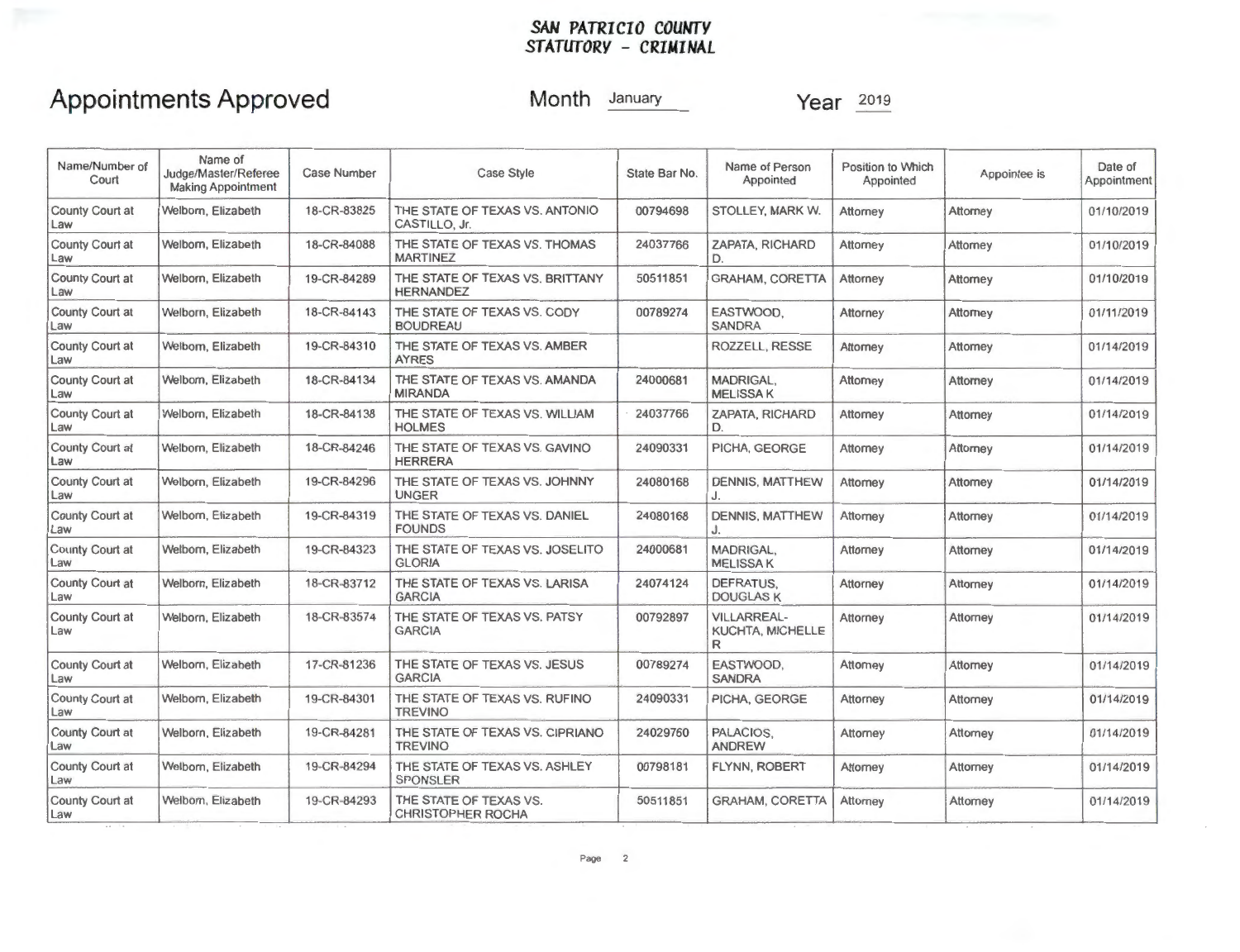# **Appointments Approved**

**Month** January

| Name/Number of<br>Court       | Name of<br>Judge/Master/Referee<br><b>Making Appointment</b> | <b>Case Number</b> | Case Style                                         | State Bar No. | Name of Person<br>Appointed                         | <b>Position to Which</b><br>Appointed | Appointee is | Date of<br>Appointment |
|-------------------------------|--------------------------------------------------------------|--------------------|----------------------------------------------------|---------------|-----------------------------------------------------|---------------------------------------|--------------|------------------------|
| County Court at<br>Law        | Welborn, Elizabeth                                           | 19-CR-84324        | THE STATE OF TEXAS VS. EDWARD<br>MARTINEZ, Jr.     | 00789274      | EASTWOOD.<br><b>SANDRA</b>                          | Attorney                              | Attorney     | 01/14/2019             |
| County Court at<br>Law        | Welborn, Elizabeth                                           | 18-CR-84136        | THE STATE OF TEXAS VS. SERGIO<br><b>GARZA</b>      | 20344300      | <b>TURPEN, STANLEY</b><br>A                         | Attorney                              | Attorney     | 01/14/2019             |
| County Court at<br>Law        | Welborn, Elizabeth                                           | 19-CR-84309        | THE STATE OF TEXAS VS. ANGEL<br><b>CRUZ</b>        | 12221475      | LERMA, RUBEN R.,<br>Jr.                             | Attorney                              | Attorney     | 01/14/2019             |
| County Court at<br>Law        | Welborn, Elizabeth                                           | 19-CR-84312        | THE STATE OF TEXAS VS. NATHIAN<br><b>MURPHEY</b>   | 17360000      | ROZZELL, REESE                                      | Attomey                               | Attorney     | 01/14/2019             |
| County Court at<br>Law        | Welborn, Elizabeth                                           | 19-CR-84316        | THE STATE OF TEXAS VS. ANDREW<br><b>MORROW</b>     | 05703300      | <b>DEATON, PATRICIA</b><br>G.                       | Attomey                               | Attorney     | 01/14/2019             |
| County Court at<br>Law        | Welborn, Elizabeth                                           | 19-CR-84272        | THE STATE OF TEXAS VS. JOHN<br><b>HARDIE</b>       | 00794698      | STOLLEY, MARK W.                                    | Attorney                              | Attorney     | 01/14/2019             |
| County Court at<br>Law        | Welborn, Elizabeth                                           | 18-CR-83754        | THE STATE OF TEXAS VS. CHAD<br><b>JOHNSON</b>      | 12221475      | LERMA, RUBEN R.,<br>Jr.                             | Attorney                              | Attorney     | 01/15/2019             |
| County Court at<br>Law        | Welborn, Elizabeth                                           | 18-CR-83941        | THE STATE OF TEXAS VS. CHRISTINA<br><b>NAVARRO</b> | 05703300      | <b>DEATON, PATRICIA</b><br>G.                       | Attomey                               | Attorney     | 01/16/2019             |
| <b>County Court at</b><br>Law | Welborn, Elizabeth                                           | 19-CR-84336        | THE STATE OF TEXAS VS. MICHAEL<br><b>DODGE</b>     | 20344300      | <b>TURPEN, STANLEY</b><br>A                         | Attorney                              | Attomey      | 01/22/2019             |
| County Court at<br>Law        | Welbom, Elizabeth                                            | 18-CR-83398        | THE STATE OF TEXAS VS. ISMAEL<br><b>ALDAPE</b>     | 24029760      | PALACIOS.<br><b>ANDREW</b>                          | Attorney                              | Attorney     | 01/22/2019             |
| County Court at<br>Law        | Welborn, Elizabeth                                           | 18-CR-83497        | THE STATE OF TEXAS VS. WILLIAM<br><b>MURTHA</b>    | 00798181      | <b>FLYNN, ROBERT</b>                                | Attomey                               | Attorney     | 01/22/2019             |
| County Court at<br>Law        | Welborn, Elizabeth                                           | 19-CR-84350        | THE STATE OF TEXAS VS. RODNEY<br><b>HELMS</b>      | 00792897      | <b>VILLARREAL-</b><br>KUCHTA, MICHELLE<br>R         | Attomey                               | Attorney     | 01/22/2019             |
| County Court at<br>Law        | Welborn, Elizabeth                                           | 19-CR-84321        | THE STATE OF TEXAS VS. MISTY<br><b>HERNANDEZ</b>   | 24037766      | <b>ZAPATA, RICHARD</b><br>D.                        | Attomey                               | Attomey      | 01/25/2019             |
| County Court at<br>Law        | Welbom, Elizabeth                                            | 18-CR-83895        | THE STATE OF TEXAS VS. STEVE<br><b>WARREN</b>      | 00794698      | STOLLEY, MARK W.                                    | Attomey                               | Attorney     | 01/25/2019             |
| County Court at<br>Law        | Welborn, Elizabeth                                           | 18-CR-84144        | THE STATE OF TEXAS VS. ERICA<br><b>RICHARDSON</b>  | 00792897      | <b>VILLARREAL-</b><br><b>KUCHTA, MICHELLE</b><br>R. | Attomey                               | Attorney     | 01/28/2019             |
| County Court at<br>Law        | Welborn, Elizabeth                                           | 19-CR-84369        | THE STATE OF TEXAS VS.<br>CHRISTOPHER MENDEZ-PEREZ | 24080168      | <b>DENNIS, MATTHEW</b>                              | Attorney                              | Attorney     | 01/28/2019             |
| County Court at<br>Law        | Welborn, Elizabeth                                           | 17-CR-81758        | THE STATE OF TEXAS VS. ANDREW<br><b>PALOMARES</b>  | 12221475      | LERMA, RUBEN R.,<br>Jr.                             | Attorney                              | Attorney     | 01/28/2019             |
| County Court at<br>Law        | Welborn, Elizabeth                                           | 18-CR-84221        | THE STATE OF TEXAS VS. ZACHARY<br><b>BEAVER</b>    | 50511851      | <b>GRAHAM, CORETTA</b>                              | Attomey                               | Attorney     | 01/28/2019             |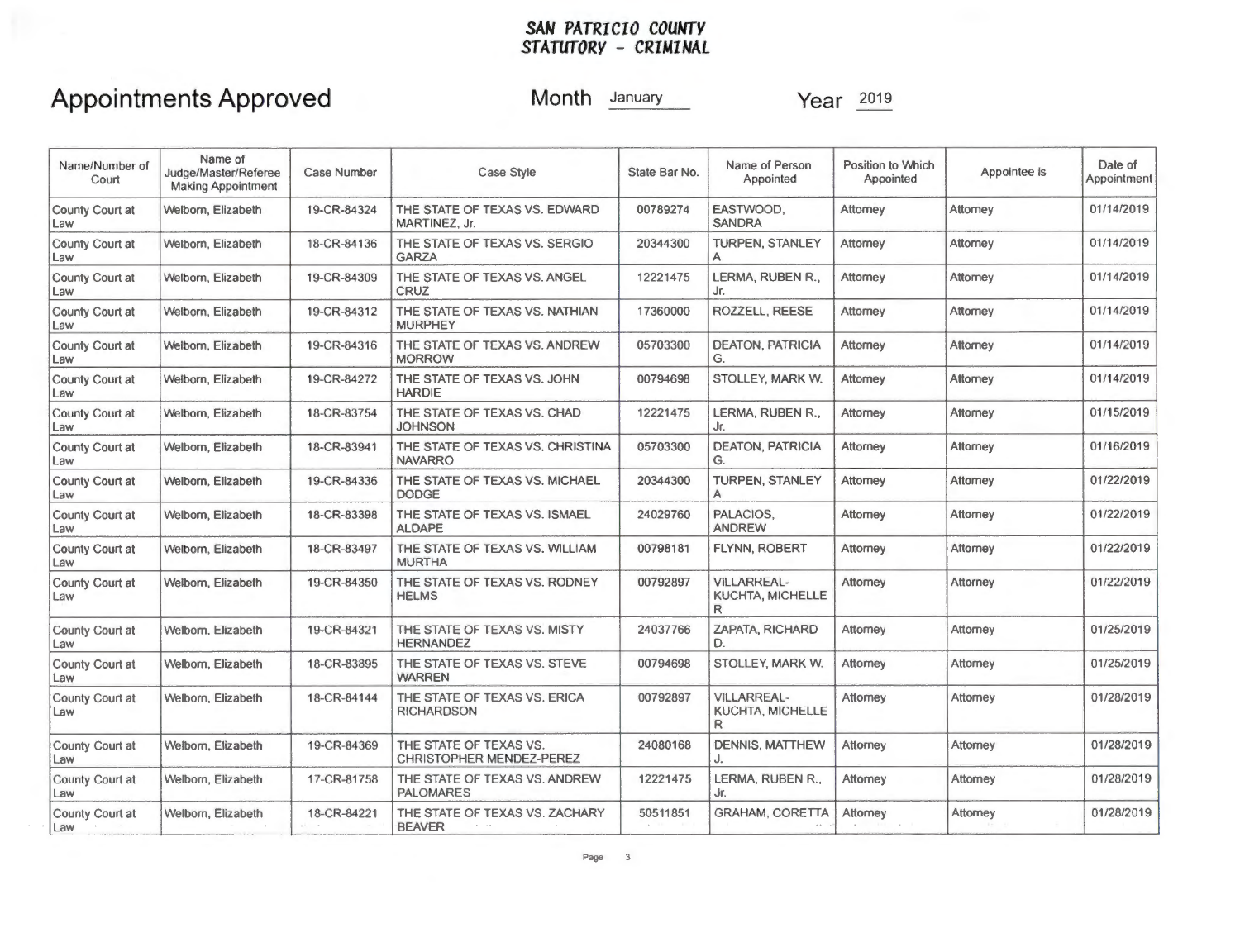# **Appointments Approved**

**Month** January **Year** <sup>2019</sup>

| Name/Number of<br>Court       | Name of<br>Judge/Master/Referee<br><b>Making Appointment</b> | Case Number | Case Style                                        | State Bar No. | Name of Person<br>Appointed         | Position to Which<br>Appointed | App <sub>oint</sub> ee is | Date of<br>Appointment |
|-------------------------------|--------------------------------------------------------------|-------------|---------------------------------------------------|---------------|-------------------------------------|--------------------------------|---------------------------|------------------------|
| County Court at<br><b>Law</b> | Welborn, Elizabeth                                           | 18-CR-84142 | THE STATE OF TEXAS VS. RUBY<br><b>SANCHEZ</b>     | 00798181      | <b>FLYNN, ROBERT</b>                | Attorney                       | Attorney                  | 01/28/2019             |
| County Court at<br>Law        | Welborn, Elizabeth                                           | 19-CR-84382 | THE STATE OF TEXAS VS. JACOB<br><b>BURTON</b>     | 24090331      | PICHA, GEORGE                       | Attomey                        | Attorney                  | 01/28/2019             |
| County Court at<br><b>Law</b> | Welborn, Elizabeth                                           | 19-CR-84306 | THE STATE OF TEXAS VS. KRYSTAL<br><b>BAIZABAL</b> | 24000681      | <b>MADRIGAL,</b><br><b>MELISSAK</b> | Attorney                       | Attorney                  | 01/28/2019             |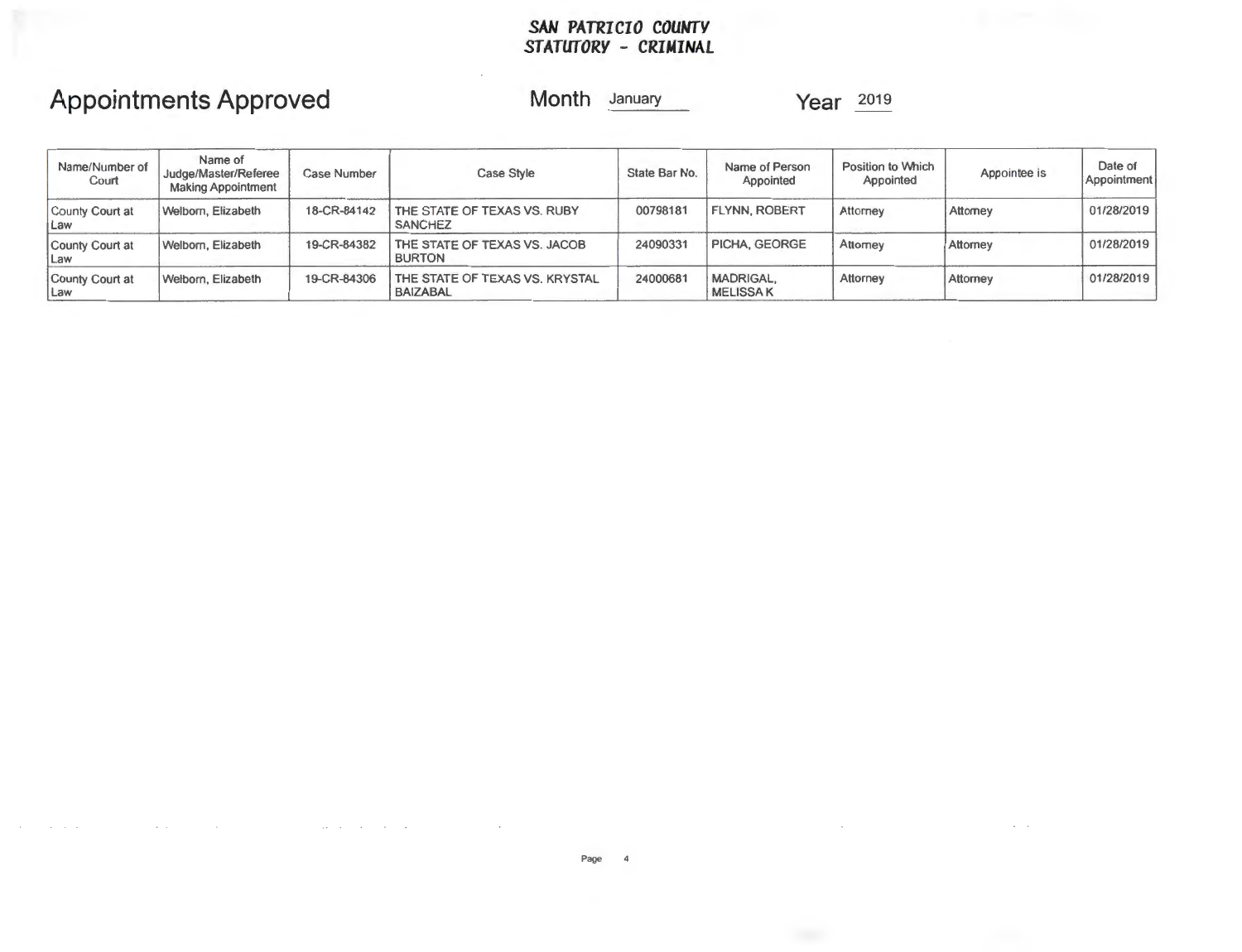|                         | <b>Fees Approved</b>                                         |             |            | Month<br>January |                             |                                   |              | 2018<br>Year                  |                  |                    |                               |                                 |
|-------------------------|--------------------------------------------------------------|-------------|------------|------------------|-----------------------------|-----------------------------------|--------------|-------------------------------|------------------|--------------------|-------------------------------|---------------------------------|
|                         |                                                              |             |            |                  |                             |                                   |              |                               |                  |                    |                               | If greater than \$1,000         |
| Name/Number of<br>Court | Name of<br>Uudge/Master/Referee<br><b>Making Appointment</b> | Case Number | Case Style | State Bar No.    | Name of Person<br>Appointed | Position to<br>Which<br>Appointed | Appointee is | Date of<br>Approval of<br>Fee | Source of<br>Fee | Amount<br>Approved | No.<br>Hours<br><b>Billed</b> | Amount of<br>Billed<br>Expenses |
|                         |                                                              |             |            |                  |                             |                                   |              |                               |                  |                    |                               |                                 |

 $\sim 10^{-1}$ 

 $\sim 100$  km s  $^{-1}$ 

 $\sim$ 

 $\alpha$  ,  $\alpha$  ,  $\alpha$